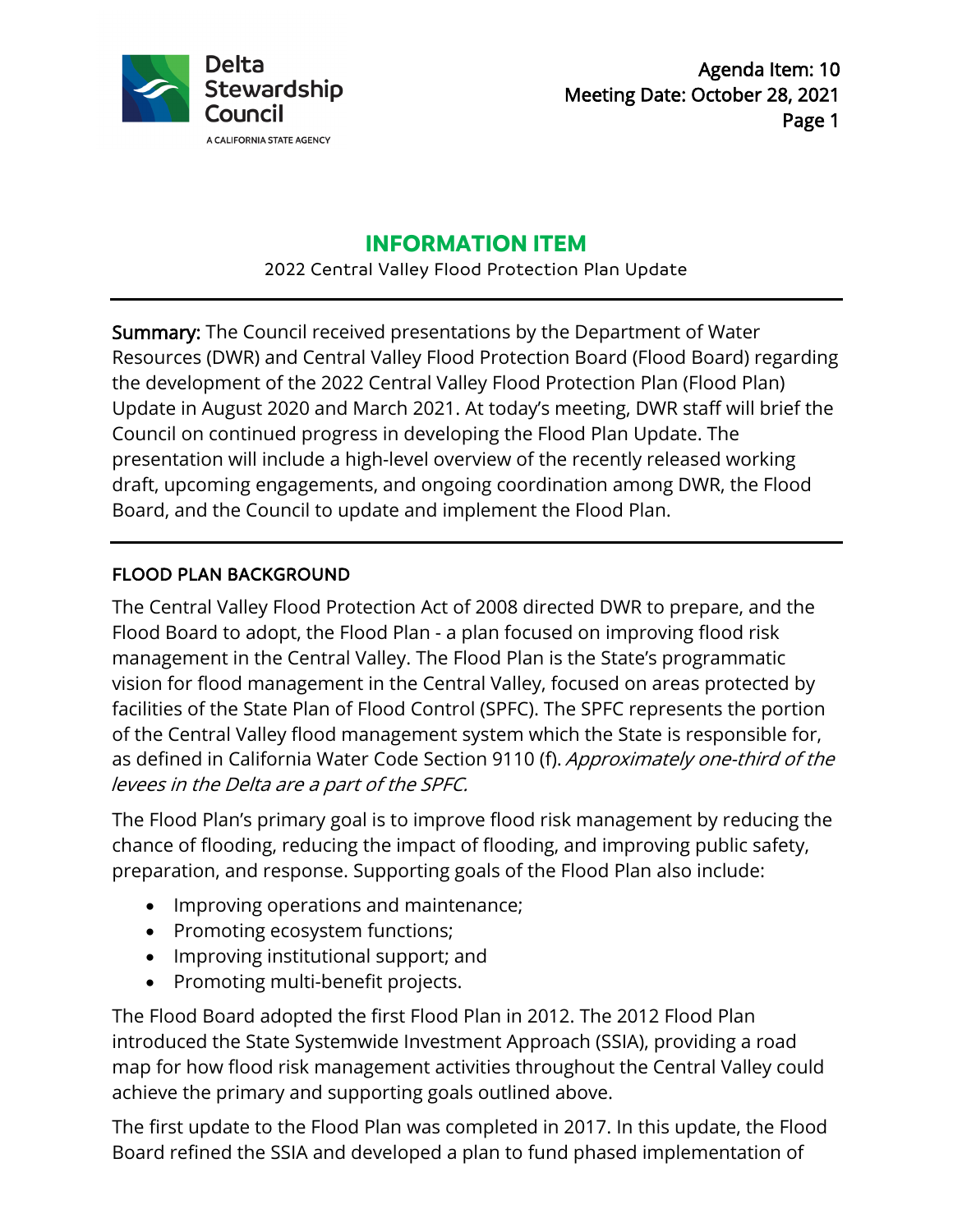flood risk reduction projects to achieve the plan's goals. The 2017 planning process also split the SPFC into six Regional Flood Management Plan (RFMP) areas. Within each RFMP area, a group of regional representatives developed plans that described local and regional flood management priorities and challenges. Two of these regions, Lower Sacramento River/Delta North, and Lower San Joaquin River/Delta South are located within the Delta.

In addition to the primary planning document, the Flood Plan includes several other documents and efforts that support the plan; four of which are described below:

- State Plan of Flood Control Descriptive Document Update (SPFC Descriptive Document) – This report identifies and describes SPFC components (e.g., facilities, lands, programs, plans, conditions, modes of operations, and maintenance) in accordance with the requirements of the Central Valley Flood Protection Act of 2008. The 2017 document is being updated for 2022.
- Flood System Status Report Update (FSSR) This report assists flood management planners and engineers characterize facilities within the SPFC and informs Flood Plan Updates. The FSSR provides a repository of the status of SPFC facilities based on DWR evaluations and inspections, along with those of local and federal partners. The 2017 document is being updated for 2022.
- Conservation Strategy Update The Conservation Strategy supports the attainment of all Flood Plan goals, focusing on improving ecosystem functions by integrating ecological restoration within flood risk reduction projects. The 2016 document is being updated for 2022.
- Regional Flood Management Plans (RFMPs) The RFMPs are separate locallyprepared documents that inform Flood Plan development, investment strategy, and implementation. For the 2022 Flood Plan Update, the working groups are preparing white papers to update the RFMPs that were prepared to support the 2017 Flood Plan.

# 2022 FLOOD PLAN UPDATE

The 2022 Flood Plan Update focuses on themes of climate resilience, implementation accomplishments and performance tracking, and strengthening the alignment between the Flood Plan and other State efforts, including Governor Newsom's Water Resilience Portfolio, California Water Plan Update 2023, and the Delta Plan.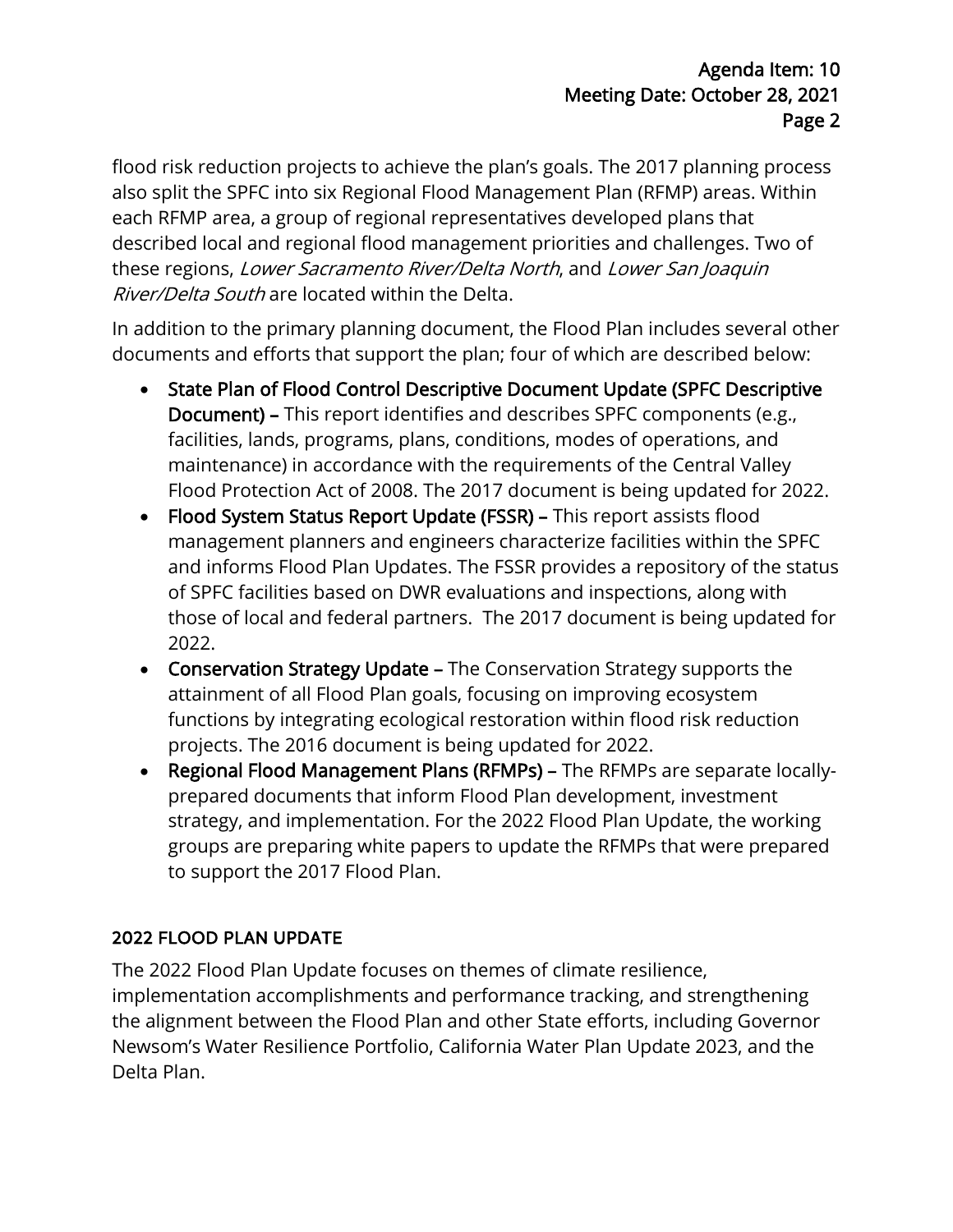As part of the update, DWR is also updating the Conservation Strategy focused on the same themes to report on:

- Progress toward meeting measurable objectives for improved ecosystem processes, increased habitats, and decreased stressors as part of flood risk reduction projects;
- How climate change may influence ecological conditions and the ability to meet these objectives; and
- How integration with other State and regional efforts can help improve flood system resilience through more effective implementation of multi-benefit projects.

# ALIGNMENT WITH THE DELTA PLAN

The Flood Plan and the Delta Plan both provide state-level planning objectives for flood facilities and operations in the Delta. Management decisions made for SPFC facilities (both in the Delta and upstream) impact Delta levees and ecosystem functions. Coordination is critical to the success of each of these efforts. Council, DWR, and Flood Board staff are communicating, coordinating, and tracking each agency's efforts. Examples of this include:

Delta Adapts – Council staff have been meeting regularly with DWR and Flood Board staff regarding Delta Adapts. Coordination efforts include discussing and aligning modeling efforts between Delta Adapts and the 2022 Flood Plan Update, sharing technical data, and aligning each agency's approach to evaluating, understanding, and adapting to climate change.

Flood Board Coordination Committee – The Coordination Committee is the Flood Board's monthly clearinghouse to discuss Flood Plan implementation issues. Council staff regularly attend and have presented on Council activities, including efforts to update the Delta Levees Investment Strategy (DLIS) and Delta Adapts.

DLIS Memorandum of Understanding (MOU) Working Group – The DLIS MOU working group includes staff from the Council, DWR, and the Flood Board. The group meets regularly and has a standing agenda item to discuss planning efforts and identify ways to align and support each agency's respective plans.

Delta Ecosystem – The Conservation Strategy and the amendment to Chapter 4 (Protect, Restore, and Enhance the Delta Ecosystem) of the Delta Plan, currently under consideration, share common objectives, focusing on effective restoration that considers both impediments to large-scale multi